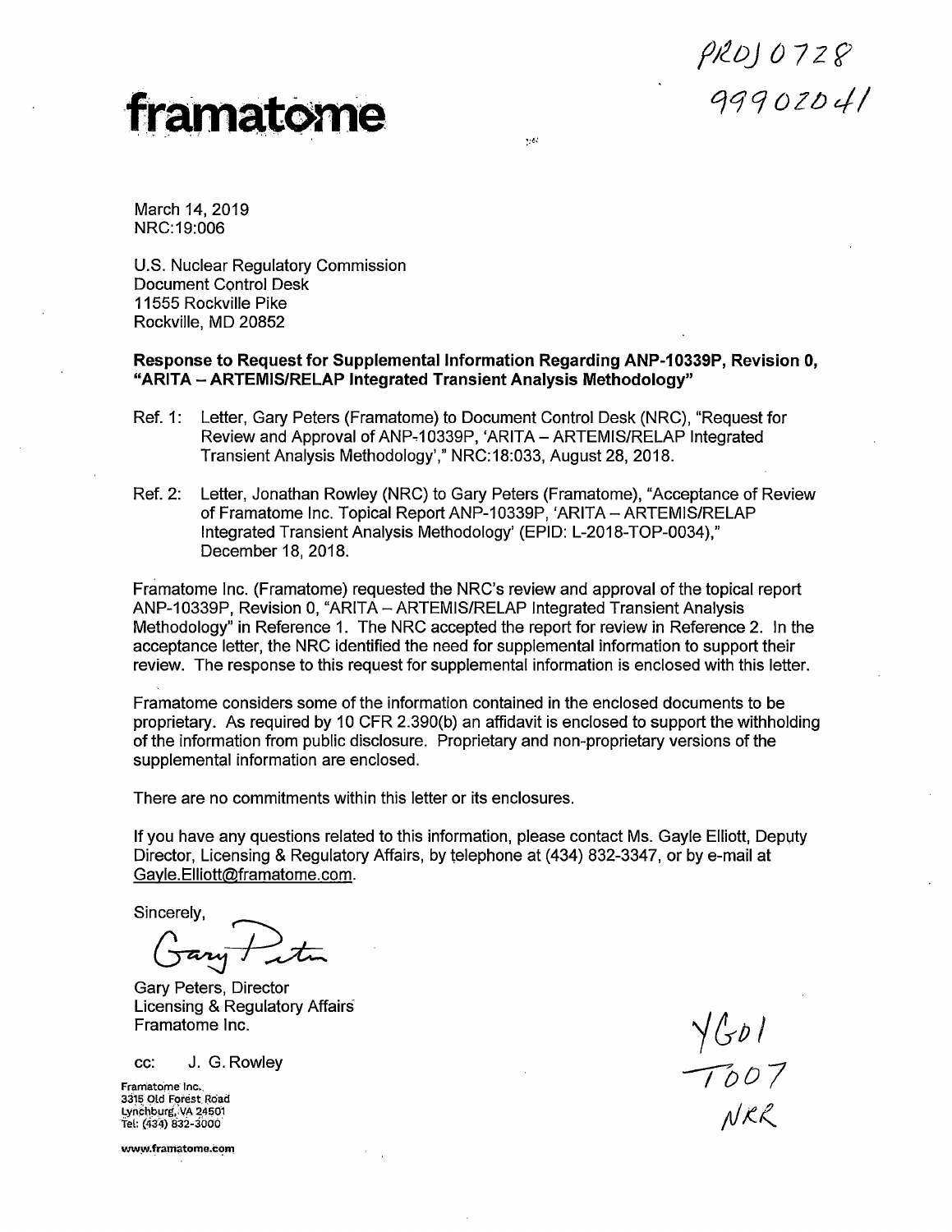Project 728

Enclosures:

- 1. ANP-10339Q1P, Revision 0, "Response to Request for Supplemental Information ANP-10339P"
- 2. ANP-10339Q1NP, Revision 0, "Response to Request for Supplemental Information -ANP-10339P"
- 3. Notarized Affidavit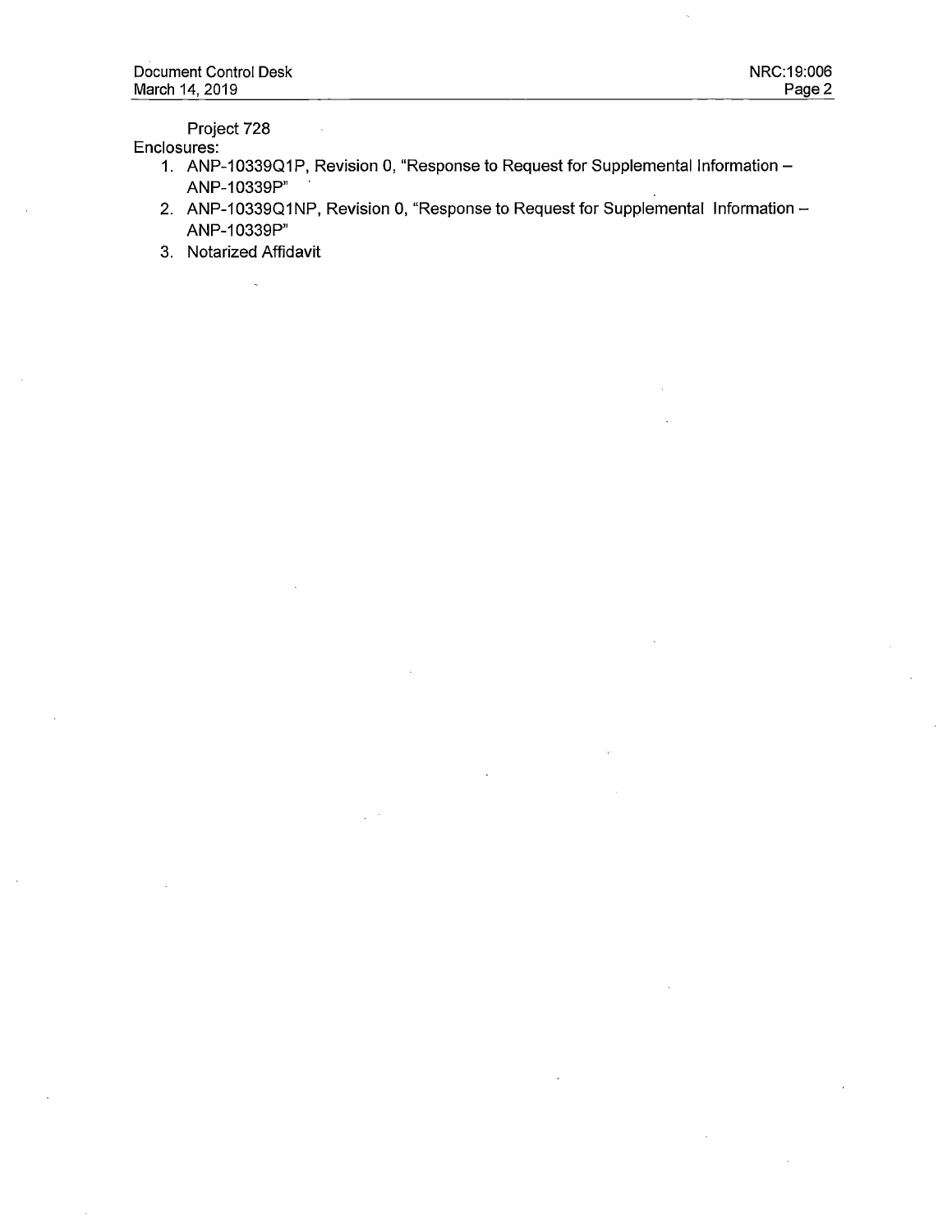## AFFIDAVIT

## COMMONWEALTH OF VIRGINIA **CITY OF LYNCHBURG**

) **55.** 

1. My name is Nathan E. Hottle. I am Manager, Product Licensing, for Framatome Inc. (Framatome) and as such I am authorized to execute this Affidavit.

2. I am familiar with the criteria applied by Framatome to determine whether certain Framatome information is proprietary. I am familiar with the policies established by Framatome to ensure the proper application of these criteria.

3. I am familiar with the Framatome information contained in the following document: ANP-10339Q1P Revision 0, "Response to Request for Supplemental Information - ANP-10339P," referred to herein as "Document." Information contained in this Document has been classified by Framatome as proprietary in accordance with the policies established by Framatome Inc. for the control and protection of proprietary and confidential information.

4. This Document contains information of a proprietary and confidential nature · and is of the type customarily held in confidence by Framatome and not made available to the public. Based on my experience, I am aware that other companies regard information of the kind contained in this Document as proprietary and confidential.

5. This Document has been made available to the U.S. Nuclear Regulatory Commission in confidence with the request that the information contained in this Document be withheld from public disclosure. The request for withholding of proprietary information is made in accordance with 10 CFR 2.390. The information for which withholding from disclosure is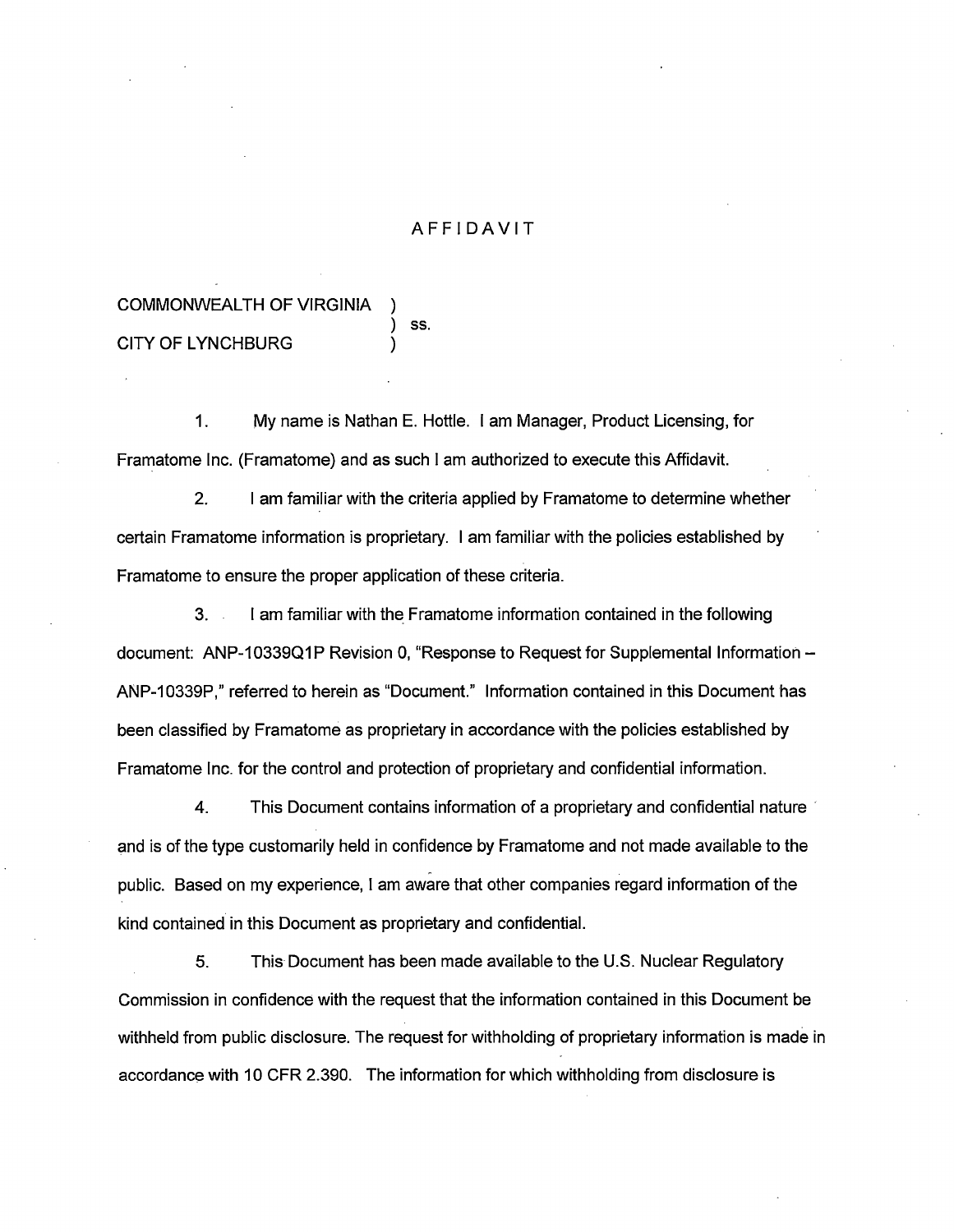requested qualifies under 10 CFR 2.390(a)(4) "Trade secrets and commercial or financial information."

6. The following criteria are customarily applied by Framatome to determine whether information should be classified as proprietary:

- (a) The information reveals details of Framatome's research and development plans and programs or their results.
- (b) Use of the information by a competitor would permit the competitor to significantly reduce its expenditures, in time or resources, to design, produce, or market a similar product or service.
- (c) The information includes test data or analytical techniques concerning a process, methodology, or component, the application of which results in <sup>a</sup> competitive advantage for Framatome.
- (d) The information reveals certain distinguishing aspects of a process, methodology, or component, the exclusive use of which provides a competitive advantage for Framatome in product optimization or marketability.
- (e) The information is vital to a competitive advantage held by Framatome, would be helpful to competitors to Framatome, and would likely cause substantial harm to the competitive position of Framatome.

The information in this Document is considered proprietary for the reasons set forth in paragraph 6(b) above.

7. In accordance with Framatome's policies governing the protection and control of information, proprietary information contained in this Document has been made available, on a limited basis, to others outside Framatome only as required and under suitable agreement providing for nondisclosure and limited use of the information.

8. Framatome policy requires that proprietary information be kept in a secured file or area and distributed on a need-to-know basis.